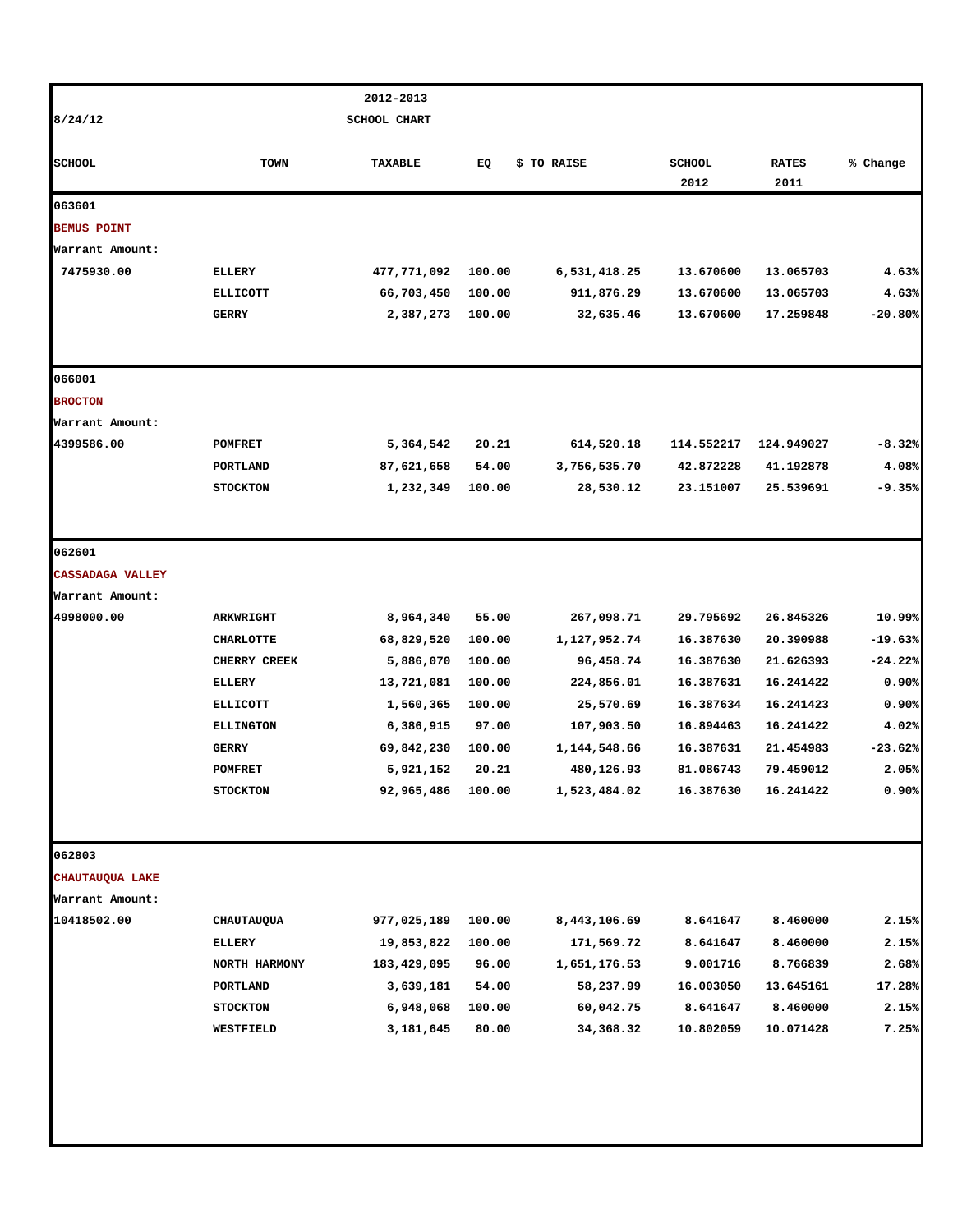|                         |                     | 2012-2013           |        |               |                       |                      |           |
|-------------------------|---------------------|---------------------|--------|---------------|-----------------------|----------------------|-----------|
| 8/24/12                 |                     | <b>SCHOOL CHART</b> |        |               |                       |                      |           |
| <b>SCHOOL</b>           | <b>TOWN</b>         | <b>TAXABLE</b>      | EQ     | \$ TO RAISE   | <b>SCHOOL</b><br>2012 | <b>RATES</b><br>2011 | % Change  |
|                         |                     |                     |        |               |                       |                      |           |
| 063201<br><b>CLYMER</b> |                     |                     |        |               |                       |                      |           |
| Warrant Amount:         |                     |                     |        |               |                       |                      |           |
| 3867770.00              | <b>CLYMER</b>       | 65,483,716          | 100.00 | 903,170.12    | 13.792286             | 13.652753            | 1.02%     |
|                         | FRENCH CREEK        | 104,730,285         | 100.00 | 1,444,470.01  | 13.792286             | 13.652753            | 1.02%     |
|                         | <b>MINA</b>         | 109,972,573         | 100.00 | 1,516,773.14  | 13.792286             | 13.652753            | 1.02%     |
|                         | <b>SHERMAN</b>      | 243,377             | 100.00 | 3,356.73      | 13.792306             | 13.652742            | 1.02%     |
| 060300                  |                     |                     |        |               |                       |                      |           |
| <b>DUNKIRK CITY</b>     |                     |                     |        |               |                       |                      |           |
| Warrant Amount:         |                     |                     |        |               |                       |                      |           |
| 9,614,516               | <b>DUNKIRK-CITY</b> | 284,786,127         | 82.00  | 6,562,594.16  | 23.043939             | 23.010828            | 0.14%     |
|                         | <b>DUNKIRK-TOWN</b> | 100,850,486         | 73.50  | 2,592,753.49  | 25.708884             | 24.069609            | 6.81%     |
|                         | <b>SHERIDAN</b>     | 17,009,808          | 70.00  | 459,168.35    | 26.994329             | 28.023901            | $-3.67%$  |
| 063801                  |                     |                     |        |               |                       |                      |           |
| <b>FALCONER</b>         |                     |                     |        |               |                       |                      |           |
| Warrant Amount:         |                     |                     |        |               |                       |                      |           |
| 6,627,677               | CARROLL             | 3,327,226           | 100.00 | 62,810.71     | 18.877800             | 18.426816            | 2.45%     |
|                         | <b>ELLICOTT</b>     | 222,617,805         | 100.00 | 4,202,534.47  | 18.877800             | 18.426816            | 2.45%     |
|                         | <b>ELLINGTON</b>    | 40,859,762          | 97.00  | 795,198.38    | 19.461650             | 18.426816            | 5.62%     |
|                         | GERRY               | 6,671,685           | 100.00 | 125,946.74    | 18.877800             | 24.341897            | $-22.45%$ |
|                         | POLAND              | 75,579,507          | 99.00  | 1,441,186.71  | 19.068485             | 18.426816            | 3.48%     |
| 064603                  |                     |                     |        |               |                       |                      |           |
| <b>FORESTVILLE</b>      |                     |                     |        |               |                       |                      |           |
| Warrant Amount:         |                     |                     |        |               |                       |                      |           |
| 3,486,455               | ARKWRIGHT           | 20,775,455          | 55.00  | 654,840.46    | 31.519909             | 28.934000            | 8.94%     |
| (Including Catt. Co)    | <b>HANOVER</b>      | 95,575,768          | 98.00  | 1,637,641.73  | 17.689745             | 17.505000            | 1.06%     |
|                         | <b>SHERIDAN</b>     | 27,308,389          | 70.00  | 676,309.81    | 24.765643             | 25.007200            | $-0.97%$  |
|                         | VILLENOVA           | 13,120,417          | 65.00  | 349,930.60    | 26.670692             | 23.033000            | 15.79%    |
| 065801                  |                     |                     |        |               |                       |                      |           |
| <b>FREDONIA</b>         |                     |                     |        |               |                       |                      |           |
| Warrant Amount:         |                     |                     |        |               |                       |                      |           |
| 14642239                | <b>ARKWRIGHT</b>    | 6,371,415           | 55.00  | 257,950.17    | 40.485540             | 36.584390            | 10.66%    |
|                         | DUNKIRK-TOWN        | 637,018             | 73.50  | 19,298.65     | 30.295300             | 27.157740            | 11.55%    |
|                         | POMFRET             | 115,408,796         | 20.21  | 12,715,551.95 | 110.178360            | 108.285500           | 1.75%     |
|                         | PORTLAND            | 15,706,875          | 54.00  | 647,677.26    | 41.235270             | 35.699280            | 15.51%    |
|                         | <b>SHERIDAN</b>     | 31,491,948          | 70.00  | 1,001,760.97  | 31.810070             | 31.619370            | 0.60%     |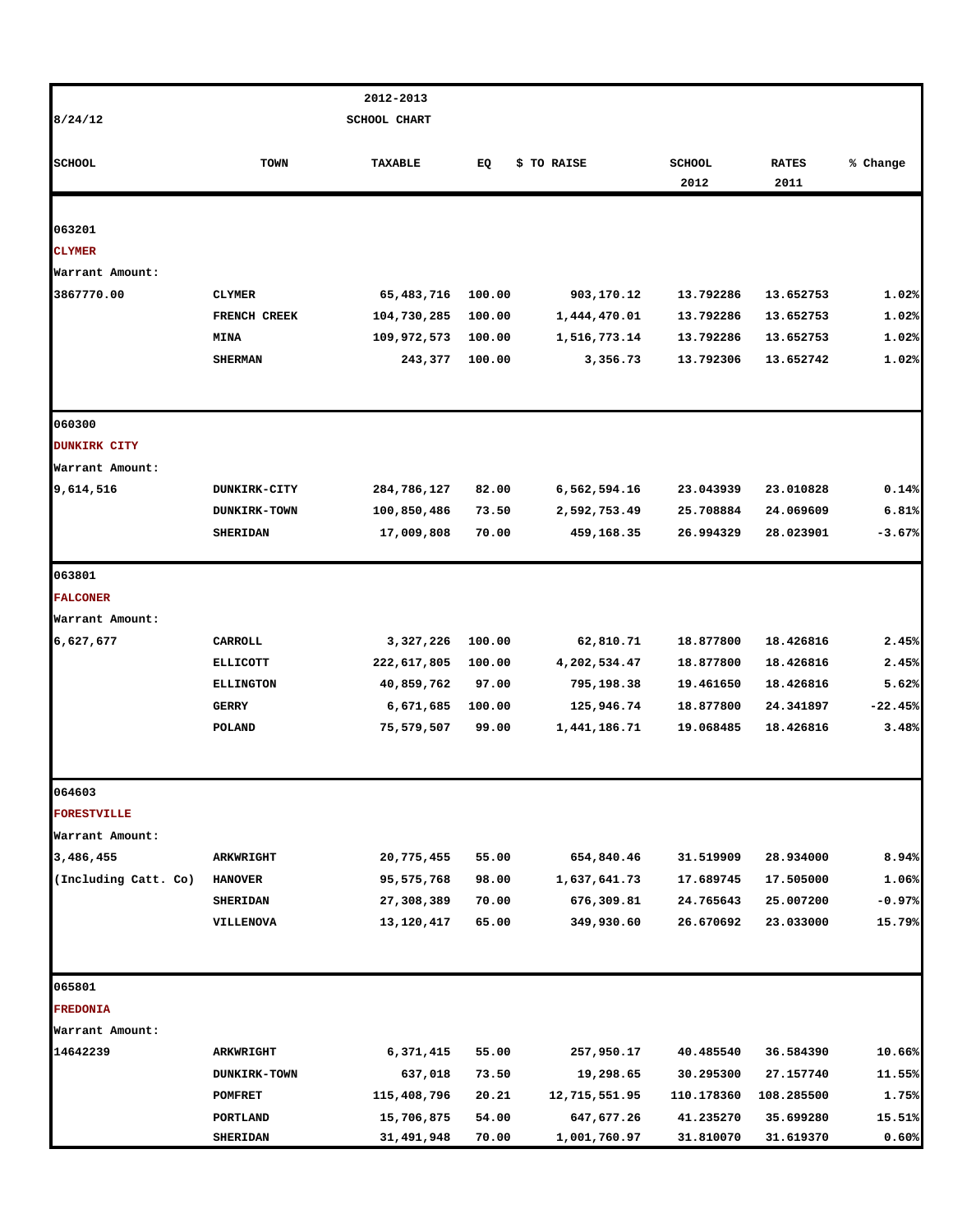|                        |                     | 2012-2013                |        |              |                        |              |           |
|------------------------|---------------------|--------------------------|--------|--------------|------------------------|--------------|-----------|
| 8/24/12                |                     | <b>SCHOOL CHART</b>      |        |              |                        |              |           |
|                        |                     |                          |        |              |                        |              |           |
| <b>SCHOOL</b>          | TOWN                | TAXABLE                  | EQ     | \$ TO RAISE  | <b>SCHOOL</b>          | <b>RATES</b> | % Change  |
|                        |                     |                          |        |              | 2012                   | 2011         |           |
|                        |                     |                          |        |              |                        |              |           |
| 062401                 |                     |                          |        |              |                        |              |           |
| <b>FREWSBURG</b>       |                     |                          |        |              |                        |              |           |
| Warrant Amount:        |                     |                          |        |              |                        |              |           |
| 4879574                | BUSTI               | 13,351,103               | 100.00 | 319,843.00   | 23.956298              | 23.529595    | 1.81%     |
| (Including Catt. Co)   | CARROLL             | 128,331,996              | 100.00 | 3,074,431.00 | 23.956855              | 23.530145    | 1.81%     |
|                        | <b>KIANTONE</b>     | 41, 175, 310             | 98.00  | 1,006,539.00 | 24.445208              | 23.767268    | 2.85%     |
|                        | POLAND              | 12,650,549               | 99.00  | 306,121.00   | 24.198238              | 23.529596    | 2.84%     |
| 047201                 |                     |                          |        |              |                        |              |           |
| <b>GOWANDA</b>         |                     |                          |        |              |                        |              |           |
| (includes Library Tax) |                     |                          |        |              |                        |              |           |
| Warrant Amount:        |                     |                          |        |              |                        |              |           |
| 4767947                | <b>HANOVER</b>      | 106,140                  | 98.00  | 1,823.72     | 17.182220              | 16.722725    | 2.75%     |
| (Including Catt. Co)   |                     |                          |        |              |                        |              |           |
| 060800                 |                     |                          |        |              |                        |              |           |
| <b>JAMESTOWN</b>       |                     |                          |        |              |                        |              |           |
| Warrant Amount:        | <b>JAMESTOWN</b>    | 669,026,496              | 100.00 | 9,114,769.80 | 19.731131              | 19.693192    | 0.19%     |
| 10205390               | <b>KIANTONE</b>     | 36,128,182               | 98.00  | 566,474.50   | 20.141107              | 19.898658    | 1.22%     |
|                        | BUSTI               | 25,480,557               | 100.00 | 367,320.82   | 19.736646              | 19.698066    | 0.20%     |
|                        | <b>ELLICOTT</b>     | 10,394,077               | 100.00 | 155,806.55   | 19.736646              | 19.698066    | 0.20%     |
|                        | CARROLL             | 51,600                   | 100.00 | 1,018.41     | 19.736646              | 19.698066    | 0.20%     |
| 064801                 |                     |                          |        |              |                        |              |           |
| <b>PANAMA</b>          |                     |                          |        |              |                        |              |           |
| Warrant Amount:        |                     |                          |        |              |                        |              |           |
| 3461172                | <b>BUSTI</b>        | 24,589,134               | 100.00 | 477,039.39   | 19.400410              | 19.460520    | $-0.31%$  |
|                        | <b>HARMONY</b>      | 79,335,625               | 98.00  | 1,570,555.10 | 19.796340              | 19.657090    | 0.71%     |
|                        | NORTH HARMONY       | 68,624,356               | 96.00  | 1,386,813.48 | 20.208760              | 20.166340    | 0.21%     |
|                        | <b>SHERMAN</b>      | 1,379,560                | 100.00 | 26,764.04    | 19.400420              | 19.460520    | $-0.31%$  |
| 063001                 |                     |                          |        |              |                        |              |           |
| PINE VALLEY            |                     |                          |        |              |                        |              |           |
| Warrant Amount:        |                     |                          |        |              |                        |              |           |
| 1790390.60             | <b>ARKWRIGHT</b>    | 1,507,989                | 55.00  | 47,537.37    | 31.523688              | 29.209559    | 7.92%     |
|                        | <b>CHARLOTTE</b>    | 1,555,399                | 100.00 | 26,967.55    | 17.338028              | 22.186796    | $-21.85%$ |
|                        | <b>CHERRY CREEK</b> | 49,664,644               | 100.00 | 861,087.01   | 17.338028              | 23.531003    | $-26.32%$ |
|                        | <b>ELLINGTON</b>    |                          | 97.00  | 195,590.66   |                        | 17.671783    | 1.15%     |
|                        |                     | 10,942,590<br>24,713,606 |        | 659,208.01   | 17.874256<br>26.673890 |              | 14.71%    |
|                        | VILLENOVA           |                          | 65.00  |              |                        | 23.252346    |           |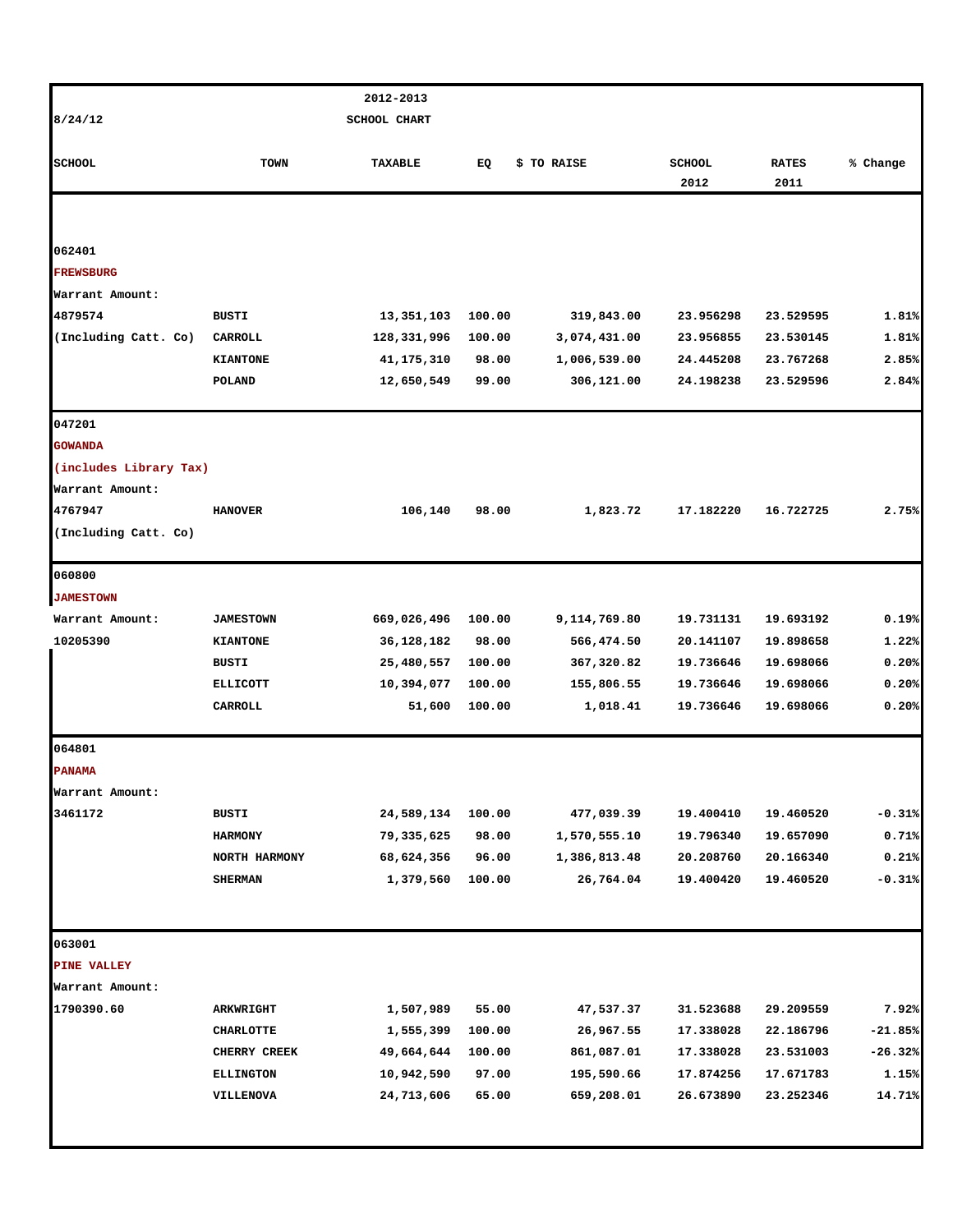|                        |                  | 2012-2013    |        |              |               |              |          |
|------------------------|------------------|--------------|--------|--------------|---------------|--------------|----------|
| 8/24/12                |                  | SCHOOL CHART |        |              |               |              |          |
|                        |                  |              |        |              |               |              |          |
| <b>SCHOOL</b>          | <b>TOWN</b>      | TAXABLE      | EQ     | \$ TO RAISE  | <b>SCHOOL</b> | <b>RATES</b> | % Change |
|                        |                  |              |        |              | 2012          | 2011         |          |
| 047601                 |                  |              |        |              |               |              |          |
| <b>RANDOLPH</b>        |                  |              |        |              |               |              |          |
| (includes Library Tax) |                  |              |        |              |               |              |          |
| Warrant Amount:        |                  |              |        |              |               |              |          |
| 4747152                | <b>ELLINGTON</b> | 3,601,147    | 97.00  | 43,303.49    | 12.024915     | 11.944995    | 0.67%    |
| (Including Catt. Co)   | POLAND           | 4,847,925    | 99.00  | 57,118.19    | 11.781987     | 11.944995    | $-1.36%$ |
|                        |                  |              |        |              |               |              |          |
|                        |                  |              |        |              |               |              |          |
| 066201                 |                  |              |        |              |               |              |          |
| <b>RIPLEY</b>          |                  |              |        |              |               |              |          |
| Warrant Amount:        |                  |              |        |              |               |              |          |
| 2231365                | <b>RIPLEY</b>    | 76,003,563   | 100.00 | 2,231,365.00 | 29.417337     | 28.482257    | 3.28%    |
|                        |                  |              |        |              |               |              |          |
| 066601                 |                  |              |        |              |               |              |          |
| <b>SHERMAN</b>         |                  |              |        |              |               |              |          |
| Warrant Amount:        |                  |              |        |              |               |              |          |
| 2305843                | CHAUTAUQUA       | 12,553,655   | 100.00 | 220,482.00   | 17.563172     | 17.368949    | 1.12%    |
|                        | <b>CLYMER</b>    | 679,231      | 100.00 | 11,929.00    | 17.562508     | 17.368953    | 1.11%    |
|                        | FRENCH CREEK     | 4,009,956    | 100.00 | 70,428.00    | 17.563285     | 17.368950    | 1.12%    |
|                        | <b>MINA</b>      | 22,845,345   | 100.00 | 401,237.00   | 17.563184     | 17.368949    | 1.12%    |
|                        | NORTH HARMONY    | 2,892,408    | 96.00  | 52,916.00    | 18.294791     | 17.998912    | 1.64%    |
|                        | <b>RIPLEY</b>    | 17,312,041   | 100.00 | 304,054.00   | 17.563152     | 17.368949    | 1.12%    |
|                        | <b>SHERMAN</b>   | 58,362,846   | 100.00 | 1,025,036.00 | 17.563160     | 17.368949    | 1.12%    |
|                        | WESTFIELD        | 10,010,076   | 80.00  | 219,761.00   | 21.953979     | 20.677321    | 6.17%    |
| 064601                 |                  |              |        |              |               |              |          |
| <b>SILVER CREEK</b>    |                  |              |        |              |               |              |          |
| (includes Library Tax) |                  |              |        |              |               |              |          |
| Warrant Amount:        | <b>HANOVER</b>   | 252,717,701  | 98.00  | 4,458,529.47 | 17.642332     | 17.665832    | $-0.13%$ |
| 5611599                | <b>SHERIDAN</b>  | 42,536,632   | 70.00  | 1,050,623.51 | 24.699264     | 25.236924    | $-2.13%$ |
| (Including Erie Co)    |                  |              |        |              |               |              |          |
|                        |                  |              |        |              |               |              |          |
| 062201                 |                  |              |        |              |               |              |          |
| <b>SOUTHWESTERN</b>    |                  |              |        |              |               |              |          |
| Warrant Amount:        | BUSTI            | 415,484,675  | 100.00 | 8,435,692.00 | 20.303257     | 19.827438    | 2.40%    |
| 12084549               | <b>ELLICOTT</b>  | 177,210,681  | 100.00 | 3,597,954.00 | 20.303257     | 19.827438    | 2.40%    |
|                        | <b>HARMONY</b>   | 2,456,979    | 98.00  | 50,903.00    | 20.717719     | 20.027715    | 3.45%    |
|                        |                  |              |        |              |               |              |          |